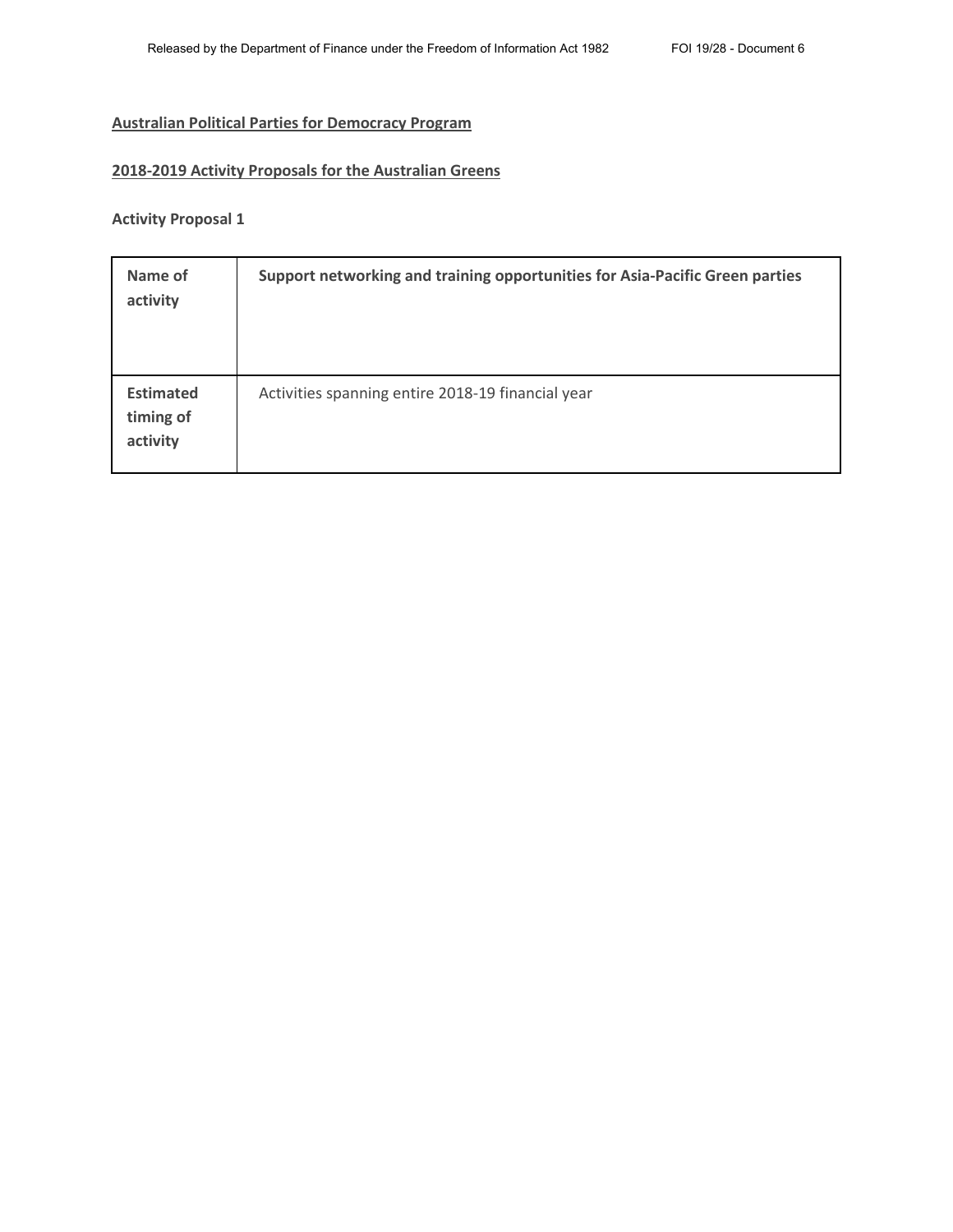| Organisation<br>to be<br>assisted/<br>visited                      | The Asia Pacific Greens Federation has seen an ongoing increase in<br>growth over the past 12 months with new member parties and associate<br>member parties reaching membership criteria.<br>Current Asia Pacific Greens Federation (APGF) member and associate<br>organisations in addition to Australia and New Zealand include:<br>India: Green Party of India<br>Bangladesh: Bangladesh Green Party<br>Japan: Midori no Mirai/Greens Japan<br>Mongolia; Mongolian Green Party<br>Nepal: Nepali Greens<br>Indonesia: Saraket Hijau Indonesia<br>Atjeh Indonesia: Atjeh Green Party<br>Indonesia: Parti Hijau Indonesia<br>Iraq: Green Party of Iraq<br>Fiji: Fijian Green Party<br>Lebanon: Green Party of Lebanon<br>Pakistan: Pakistan Greens<br>Palestine: Palestinian Green Party<br>India (Northern): UttarakhandParivartan Party (UKPP)<br>South Korea: Green Party of Korea<br>Taiwan: Green Party Taiwan<br>Tree Party of Taiwan<br>The training initiatives will involve many of the parties/organisations<br>listed above as well as emerging parties in countries such as the Solomon<br>Islands and Papua New Guinea. |
|--------------------------------------------------------------------|---------------------------------------------------------------------------------------------------------------------------------------------------------------------------------------------------------------------------------------------------------------------------------------------------------------------------------------------------------------------------------------------------------------------------------------------------------------------------------------------------------------------------------------------------------------------------------------------------------------------------------------------------------------------------------------------------------------------------------------------------------------------------------------------------------------------------------------------------------------------------------------------------------------------------------------------------------------------------------------------------------------------------------------------------------------------------------------------------------------------------------------|
| <b>Country of</b><br>organisation<br>to be<br>assisted/<br>visited | Countries as listed above.<br>The Australian Greens will assist one representative from the above parties with<br>travel and accommodation costs for a study tour in Southern Queensland and NE<br>NSW in late 2018.                                                                                                                                                                                                                                                                                                                                                                                                                                                                                                                                                                                                                                                                                                                                                                                                                                                                                                                  |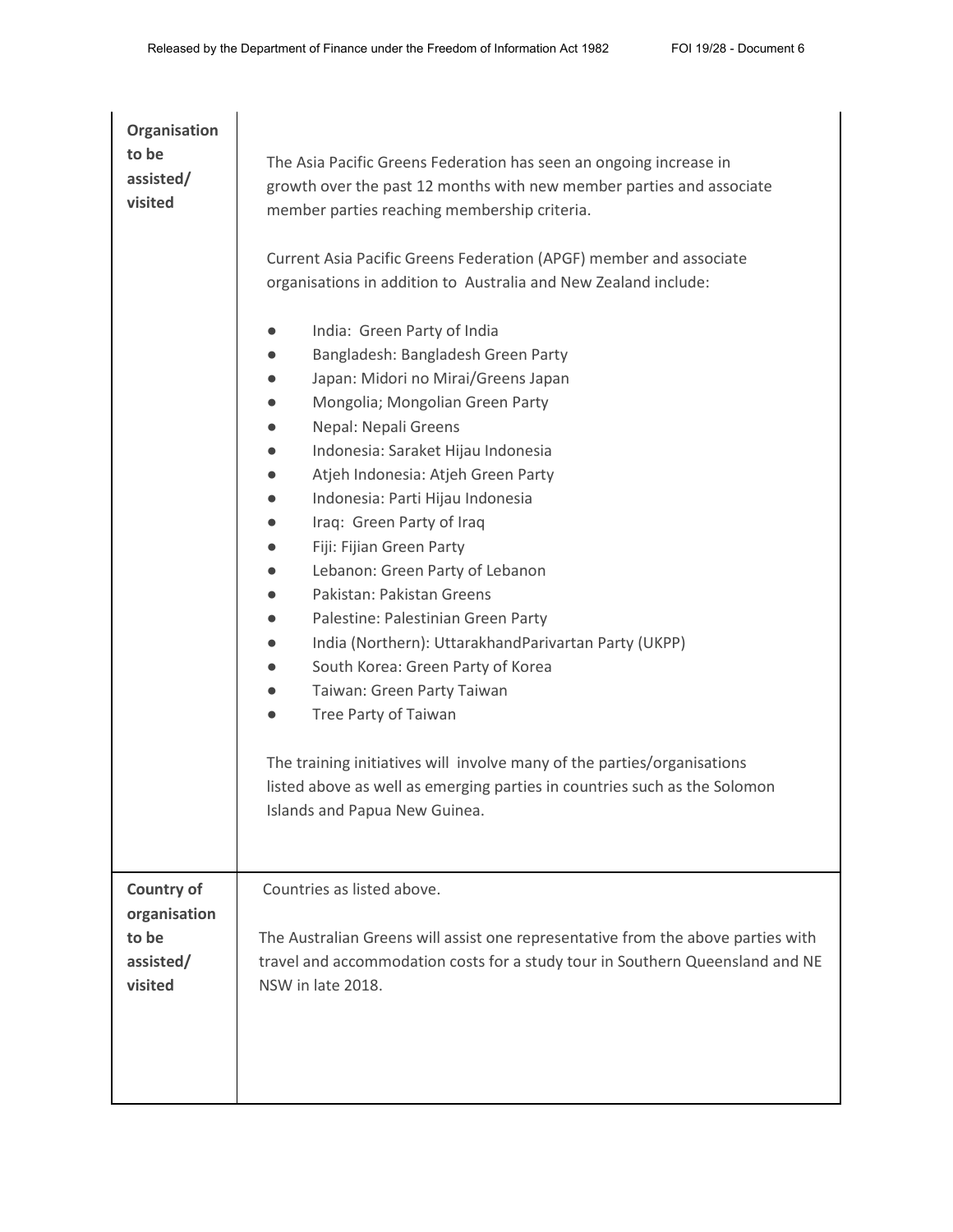|                                                                                                                    | Following the study tour around 3-4 internships will take place within Australian<br>Green state parties for representatives of the above countries.                                                                                                                                                                                                                                                                                                                                                                                                                                                                                                                                                                                       |
|--------------------------------------------------------------------------------------------------------------------|--------------------------------------------------------------------------------------------------------------------------------------------------------------------------------------------------------------------------------------------------------------------------------------------------------------------------------------------------------------------------------------------------------------------------------------------------------------------------------------------------------------------------------------------------------------------------------------------------------------------------------------------------------------------------------------------------------------------------------------------|
| <b>Expected</b><br>input by each<br>Organisation<br>(e.g. number<br>of people<br>involved, time<br>required, etc.) | Objectives:<br>1. Party representatives will learn about issues such as parliamentary<br>democracy, party organisational development, and integrity of electoral processes<br>as part of the study tour.<br>Delegates will observe Greens meetings and gain trainings on issues such as<br>2.<br>campaign planning, engaging volunteers, policy development, fundraising, and<br>communications planning.<br>Meet Green parliamentarians, candidates and party workers in inner-<br>3.<br>metropolitan and regional seats to discuss and exchange experiences and<br>challenges.<br>The Australian Greens will offer training initiatives and internships to new and<br>4.<br>emerging key party representatives following the study tour. |
| Estimated<br>cost (split into<br>project and<br>administrative<br>expenses)                                        | Total cost: 89,000<br>Project and coordination costs: \$81,000<br>Administrative costs: \$8,000                                                                                                                                                                                                                                                                                                                                                                                                                                                                                                                                                                                                                                            |

### **Monitoring and Evaluation Statement**

Summary to address the following points:

### ● **How does this particular activity fit within the objective and aims of the Program?**

The Asia Pacific Greens Federation last year continued to expand to include Bangladesh and a national India party with other memberships pending. Training needs have been identified in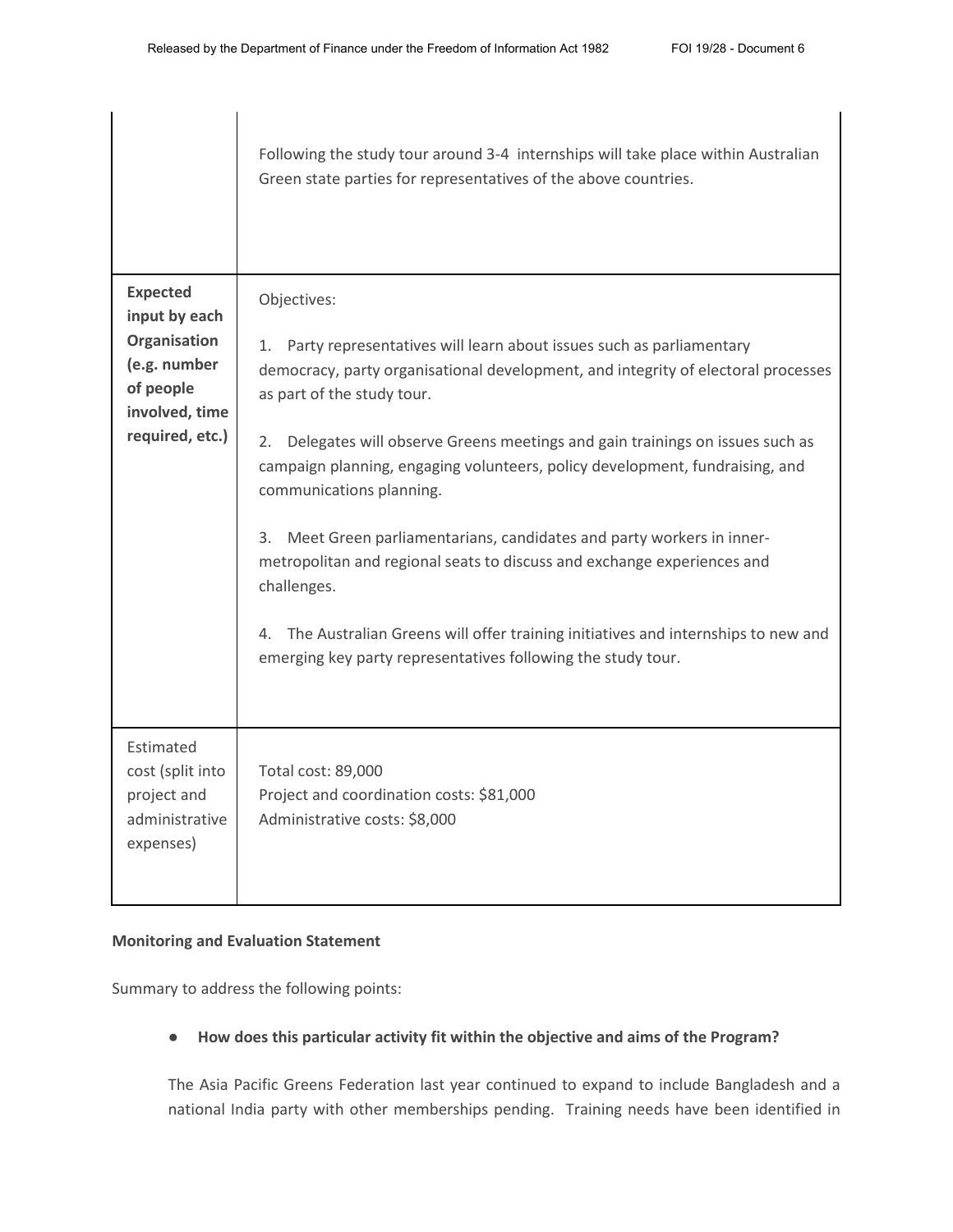areas such as organisational development, policy management, membership management, and organisational planning prior to participating in local government, regional and national elections.

The annual APGF Council meeting and the trainings prior to/after this meeting will involve representatives from over 18 member countries to share skills and information. The Council provides sustainable links between the Australian Greens and other Greens parties in the Asia Pacific region and enhances the ability of all delegates to participate in their respective democratic processes.

The internship program has now been established for over three years. It delivers cross-country learning experiences and skills development. The last study tour was two and a half years prior in May 2016. The evaluation of the previous tour received strong positive feedback. At the conclusion of the December 2018 study tour an AGM will be held for APGF and then 3-4 internships will be scheduled. The program of internships involves individuals spending 7-10 days each, in Australia or another APGF country to observe and learn from activities in the host country. We are also developing exchanges between parties from non-OECD countries.

#### ● **Why has this particular activity been chosen?**

The ongoing development of new parties in the region means an increasing need for skill development and training assistance for these parties. Skills will be enhanced by newer APGF member parties working with other more experienced Green Parties face to face as well as opportunities to work with Australian Greens members and staff. A study tour with an intensive one week program will be undertaken in late 2018 with a program of key learnings for the emerging parties.

The APGF Council annual meetings have proved to be very successful and have greatly enhanced the development of Greens organisations in several Asia Pacific countries. The training initiatives of the study tour and internships will be designed around the Council meeting when representatives are in the one location. There is an increasing demand for work on parliamentary democracy and proportional representation in the election procedures of many countries in which Green Parties exist. Several of the parties who stand candidates due to their national electoral procedures and lack of reforms are either not able to have candidates elected or not able to register for election.

#### What is hoped to be achieved from the activity?

Further parties will become registered, elect party executives and candidates, and stand candidates for election at local government, regional and national level.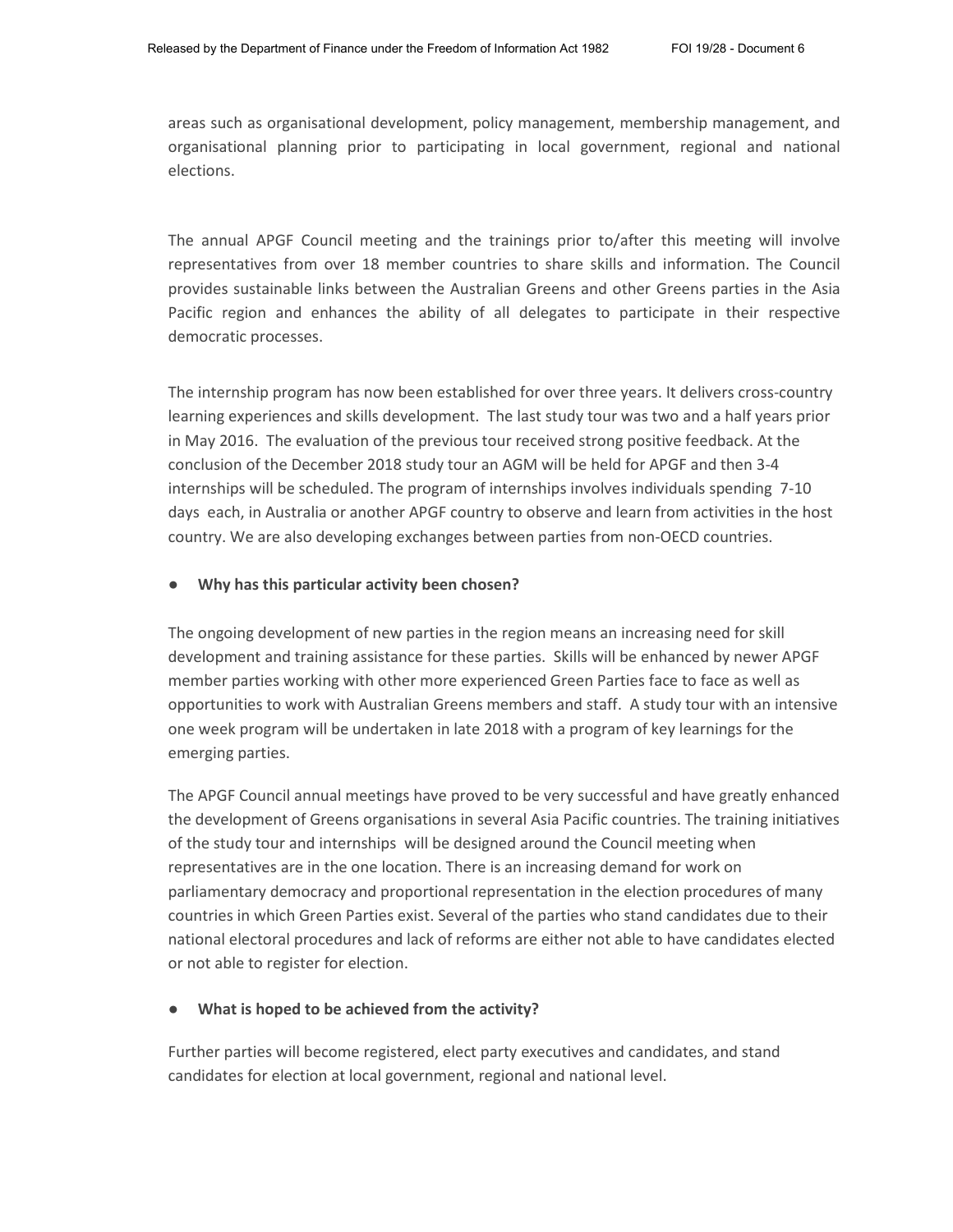Parties will have a better understanding of organisational procedures, registration requirements, policy and election platforms.

The activity is expected to result in more sustainable links between the Australian Greens and other Greens parties in the Asia Pacific region and enhanced organising skills.

The Australian Greens will ensure that selection of all participants in activities include measures to ensure that women are properly represented.

● **How will any outcomes (including short and long term) be measured?**

An evaluation will be conducted following the study tour and the annual Council meeting to assess the learnings and their effectiveness. We will also be monitoring improvements in the operating capacities of the organisations assisted through subsequent training initiatives and projects.

Outcomes will be measured by evidence that the organisations assisted have developed or strengthened formal and functional party structures, and increased their capacity of policy development, strategic campaign development, and hold regular national meetings. Membership to the regional body is also an indicator that the party has followed membership and structural requirements such as adopted constitutions and elected executives.

In the longer term, it is anticipated that the parties assisted can participate in elections and democratic processes within their countries, insofar as democratic processes in their home country will allow.

## ● **How does the activity address the aim of providing value for money, when comparing the results and outputs of the Activity with the cost of the Activity?**

All travel costs are minimised including the arranging of training schedules around one annual meeting. Economy class is used for travel fares which are booked well in advance to minimise costs. Basic accommodation including shared rooms in hostels is booked or billets provided by Australian Greens party members. Venue hire is usually a community centre or equivalent level.

Key delegates are the APGF Council representatives that are part of the APGF party's executive leadership so as knowledge and skills remains inside the party.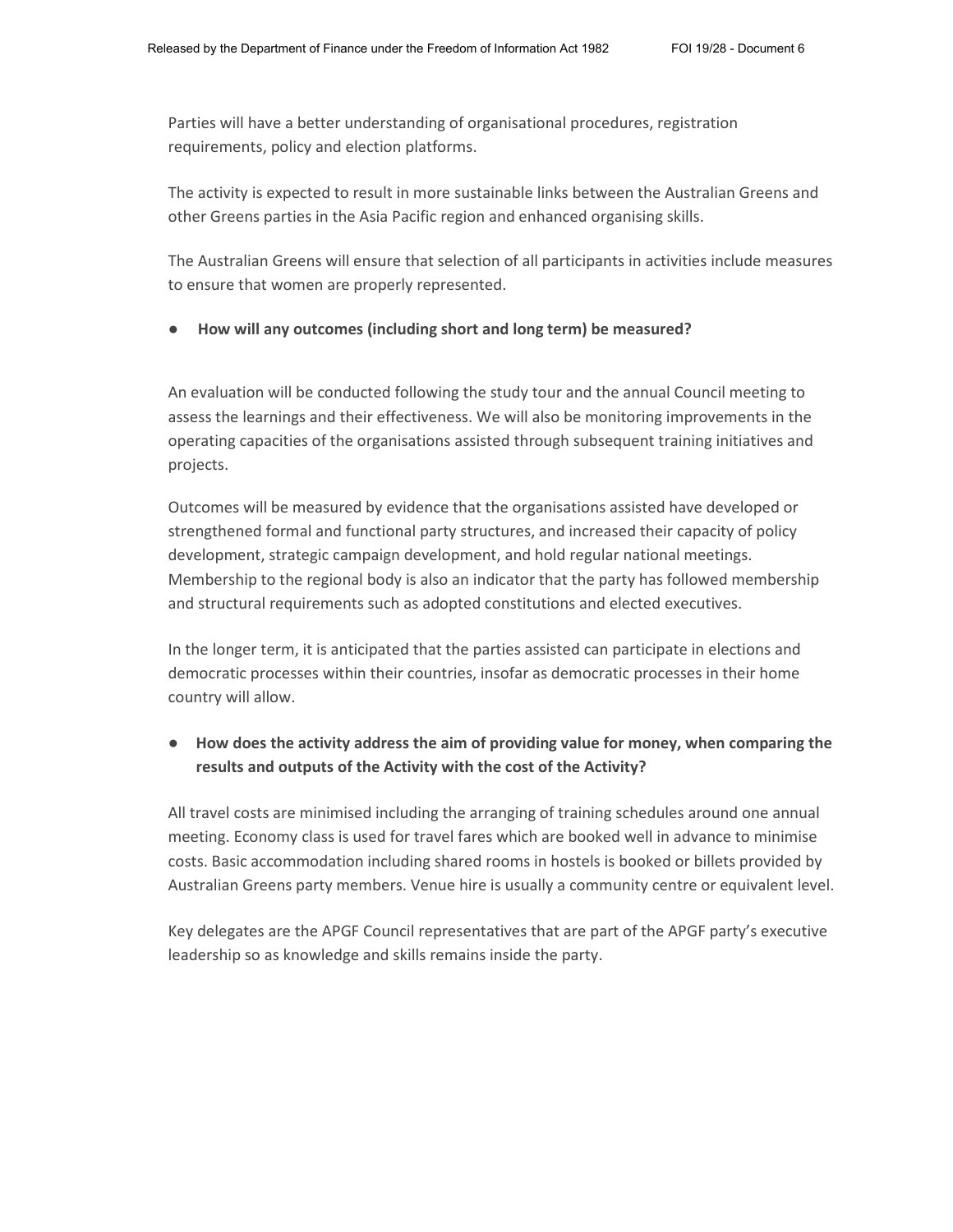# **Activity Proposal 2**

| Name of activity                                            | Strengthen the capacity of the Asia-Pacific Greens Federation (APGF)<br><b>Secretariat</b>                                                                                                                                                                                                                                                                                                                                                                                                                        |
|-------------------------------------------------------------|-------------------------------------------------------------------------------------------------------------------------------------------------------------------------------------------------------------------------------------------------------------------------------------------------------------------------------------------------------------------------------------------------------------------------------------------------------------------------------------------------------------------|
| <b>Estimated timing</b><br>of activity                      | Throughout the year from July 2018 - June 2019 the grant will support the<br>continued development of the APGF secretariat with the ongoing<br>development of an internship program. The internship is currently shared<br>between two young women from the Nepali and Lebanon Green Parties who<br>in turn are supporting the women's and youth networks for parties in the<br>region.<br>Support will continue to furthering the development of the Asia Pacific Greens<br>Secretariat and the Women's Network. |
| Organisation to be<br>assisted/visited                      | The Asia Pacific Greens Federation and associated working groups.                                                                                                                                                                                                                                                                                                                                                                                                                                                 |
| <b>Country of</b><br>organisation to be<br>assisted/visited | APGF involves members from a range of countries including Bangladesh, India,<br>Indonesia, Iraq, Fiji, Korea, Lebanon, Pakistan, Mongolia, Japan, Taiwan, and<br>Nepal. There are additionally parties emerging in Papua New Guinea and the<br>Solomon Islands who are soon applying to join the Federation.                                                                                                                                                                                                      |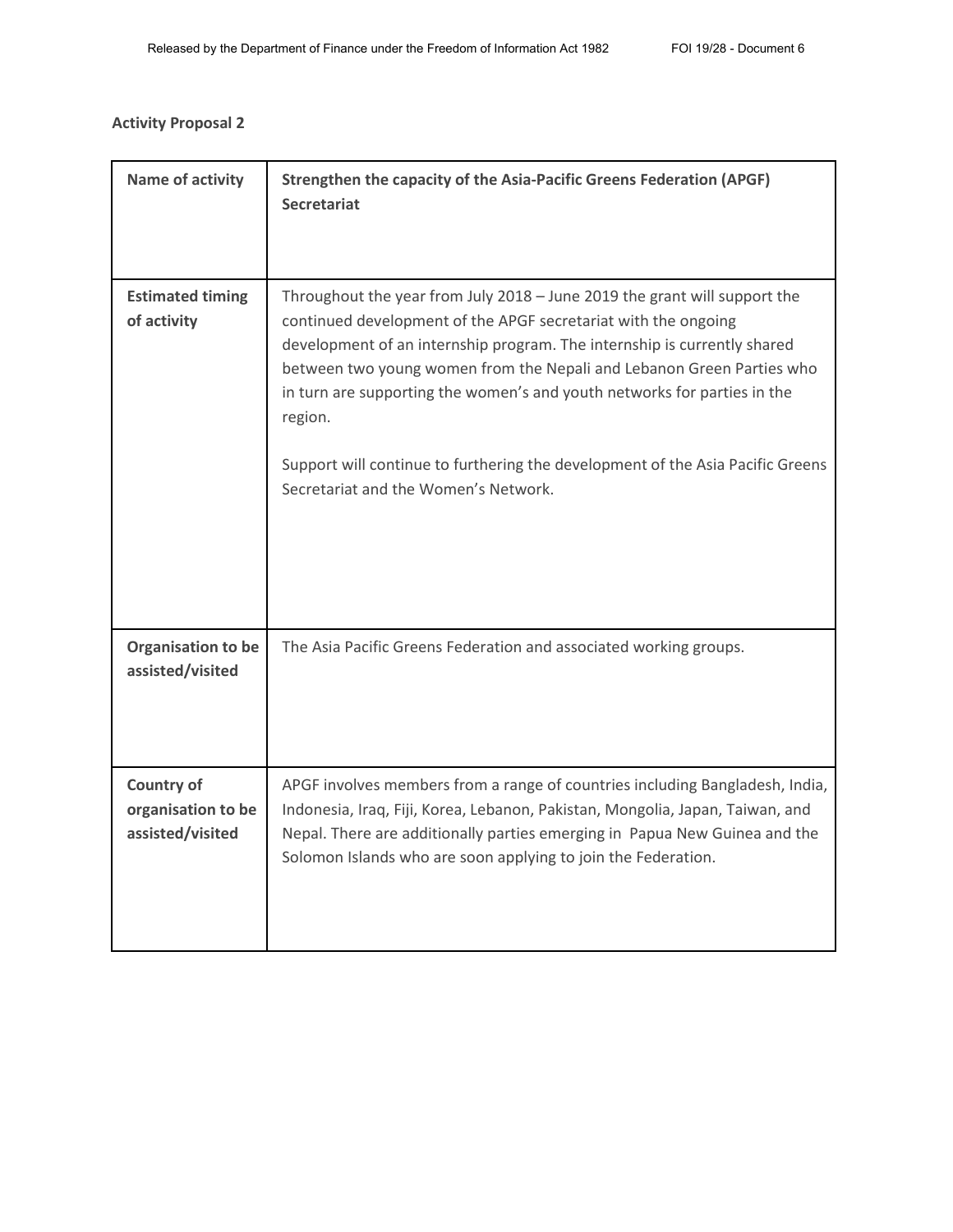| <b>Expected input by</b><br>each Organisation<br>(e.g. number of<br>people involved,<br>time required,<br>etc.) | Volunteer Office Bearers and Councillors are drawn from all member parties,<br>whom provide time throughout the year to participate in monthly online<br>meetings to implement the agreed activities including giving input to the<br>content of projects related to the broader development of APGF addressing<br>issues such as membership and fundraising. They will also assist by actively<br>participating in project teams to assist countries in organisational<br>development.<br>Australian Greens members with suitable expertise and experience will<br>provide mentoring, advice, and other assistance to APGF individuals and<br>organisations responsible for implementing all activities. The Australian<br>Greens also has representation on the APGF Council with two members.<br>Objectives:<br>To assist APGF member and emerging member parties through<br>1.<br>development of APGF systems, procedures, and structures.<br>To provide assistance in future development of the APGF Secretariat,<br>2.<br>traineeship program and the federation.<br>To increase policy development capacity within APGF by sharing and<br>3.<br>adapting key regional policies.<br>Parties to understand the Global Greens Charter and their role in Green<br>Party Federations worldwide. |
|-----------------------------------------------------------------------------------------------------------------|---------------------------------------------------------------------------------------------------------------------------------------------------------------------------------------------------------------------------------------------------------------------------------------------------------------------------------------------------------------------------------------------------------------------------------------------------------------------------------------------------------------------------------------------------------------------------------------------------------------------------------------------------------------------------------------------------------------------------------------------------------------------------------------------------------------------------------------------------------------------------------------------------------------------------------------------------------------------------------------------------------------------------------------------------------------------------------------------------------------------------------------------------------------------------------------------------------------------------------------------------------------------------------------------------|
|                                                                                                                 |                                                                                                                                                                                                                                                                                                                                                                                                                                                                                                                                                                                                                                                                                                                                                                                                                                                                                                                                                                                                                                                                                                                                                                                                                                                                                                   |
| <b>Estimated cost</b><br>(split into project<br>and<br>administrative<br>expenses)                              | Total cost \$24,000<br>Project and coordination costs: \$22,000<br>Administrative costs: \$2,000                                                                                                                                                                                                                                                                                                                                                                                                                                                                                                                                                                                                                                                                                                                                                                                                                                                                                                                                                                                                                                                                                                                                                                                                  |

# **Monitoring and Evaluation Statement**

Summary to address the following points:

● **How does this particular activity fit within the objective and aims of the Program?**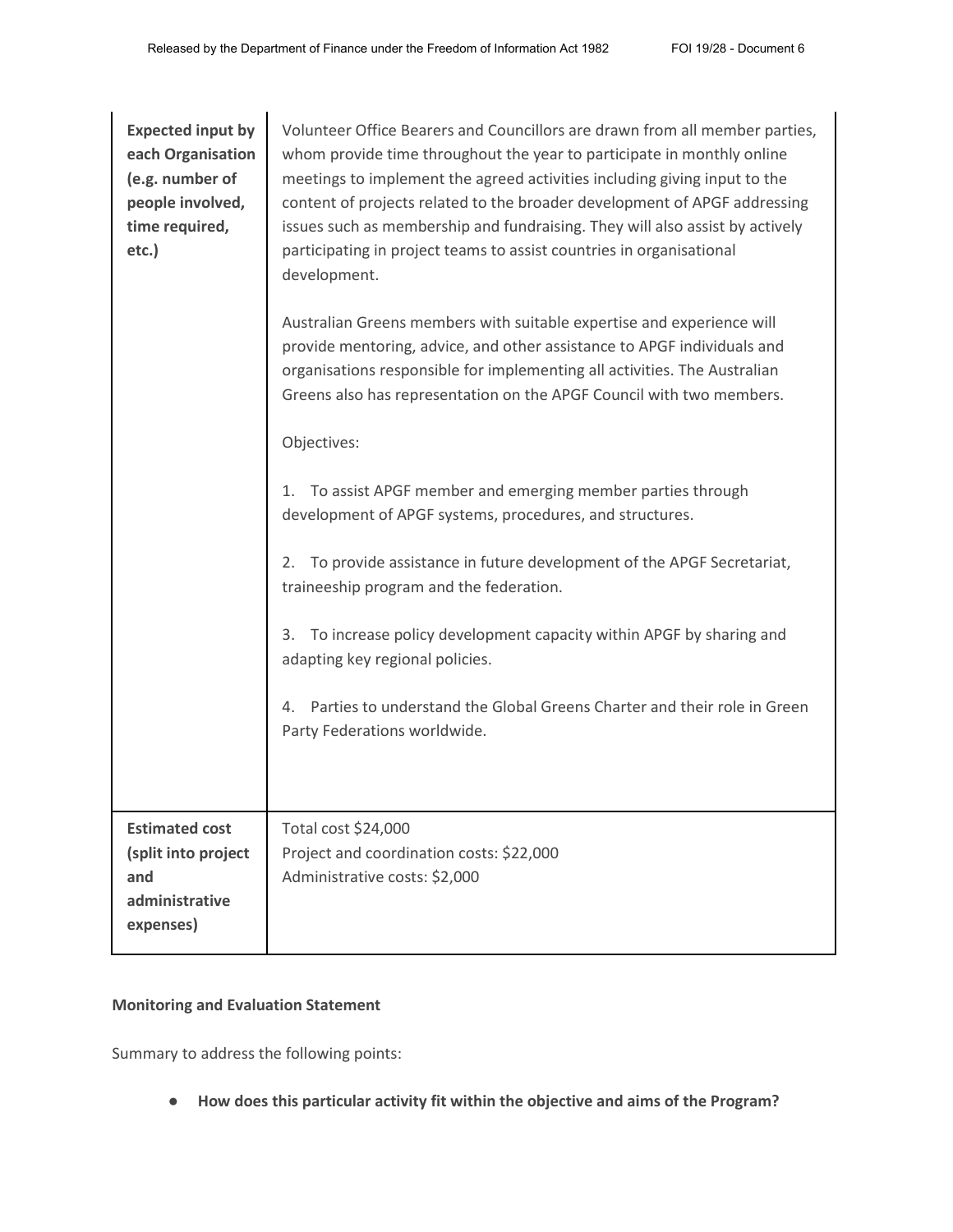This project will help the development of a sustainable APGF secretariat to increase the capacity of APGF to assist and develop the organisational structures of member parties and potential member parties and regional networks. The secretariat will provide leadership, act as a communication network, develop training materials, and monitor organisational quality within the federation.

This activity will provide assistance on issues such as understanding democratic processes and procedures as well as establishing parties.

### ● **Why has this particular activity been chosen?**

APGF as a federation acts as an umbrella body, and as such provides mentoring and capacity building to member parties. Supporting APGF magnifies the impact of the small amount of funding available to the program to be dispersed over 18 parties in the Asia Pacific and Middle East regions.

APGF is making progress on gender issues with 50% of APGF Councillors now being women. Training and mentoring of the APGF Women's network has greatly benefited from the setting up of a wide mentoring, webinar and online resource program which was piloted in the 2017/2018 financial year. The Young Greens network within APGF is also being further developed as a priority. The Australian Greens will encourage ongoing development of these teams.

## **What is hoped to be achieved from the activity?**

The work of the APGF intern and the Secretariat overall includes communications, organising meetings and procedures, and strengthening of the federation . They organise the annual face to face Council meeting and assist with associated trainings and logistics around this.

It will further develop the capacity of APGF as the Asia Pacific Greens regional umbrella body through learnings and discussions between parties. The participating Greens organisations will develop a stronger connection with other Green parties in the region.

it is hoped through work with the APGF Women's Network and other sub-committees to further representation of women within the APGF parties in executives and as candidates at election often in countries where this is not the current practice.

## ● **How will any outcomes (including short and long term) be measured?**

The short-term outcome is a strong functioning and accountable secretariat. This will be measured by regularity of meetings and examining minutes thereof, testimony of member organisations, good functioning of existing sub-committees, records of communication, and visits by the APGF secretariat and member countries to other APGF member organisations.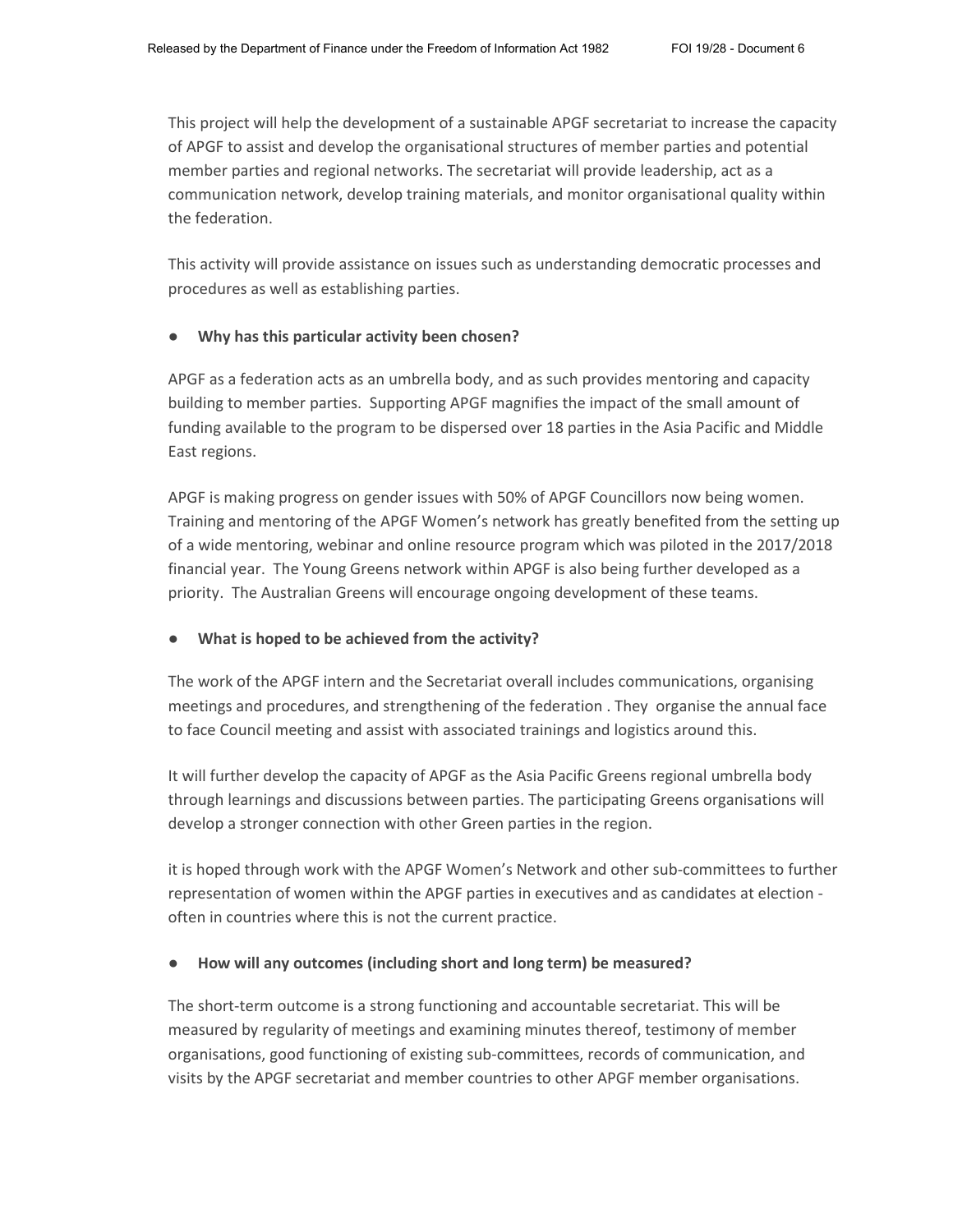Longer term outcomes will be stronger member organisations which can better participate in democratic processes within their countries.

## ● **How does the Activity address the aim of providing value for money, when comparing the results and outputs of the Activity with the cost of the Activity?**

A strong secretariat provides for economies of scale to be achieved in support of activities across the region. Resources such as online toolkits and networks are shared so as operations can continue on a small budget.

In-country visits are combined with a key event such as a Congress or Green School followed by a party executive training. Project team members who have already built up expertise on the specific project are nominated for the in-country assessment and training. Savings are sought on cheap airfares and basic accommodation and minimal additional costs.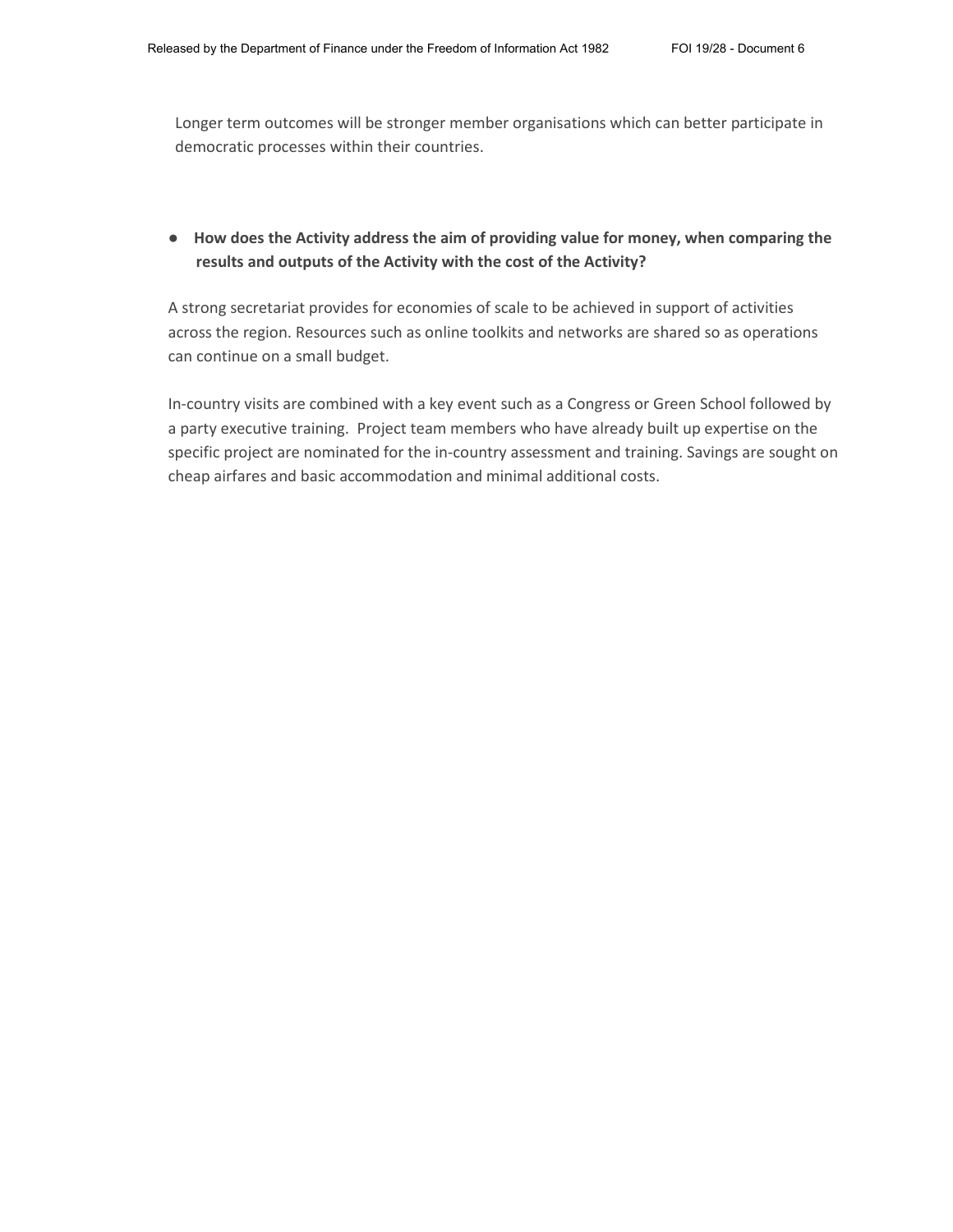# **Activity Proposal 3**

| <b>Name of activity</b>                                     | Assist the development and consolidation of emerging Green parties in the<br><b>Asia Pacific Region</b>                                                                                                                                        |
|-------------------------------------------------------------|------------------------------------------------------------------------------------------------------------------------------------------------------------------------------------------------------------------------------------------------|
| <b>Estimated timing</b><br>of activity                      | July 2018- June 2019                                                                                                                                                                                                                           |
| Organisation to be<br>assisted/visited                      | Emerging Greens party organisations in the Asia-Pacific region, for example:<br>Solomon Islands Green Party<br>$\bullet$<br>Mongolian Green Party<br>$\bullet$<br>Bangladesh Green Party<br>India Green Party<br>Atjeh Green Party (Indonesia) |
| <b>Country of</b><br>organisation to be<br>assisted/visited | All of the above to be assisted.                                                                                                                                                                                                               |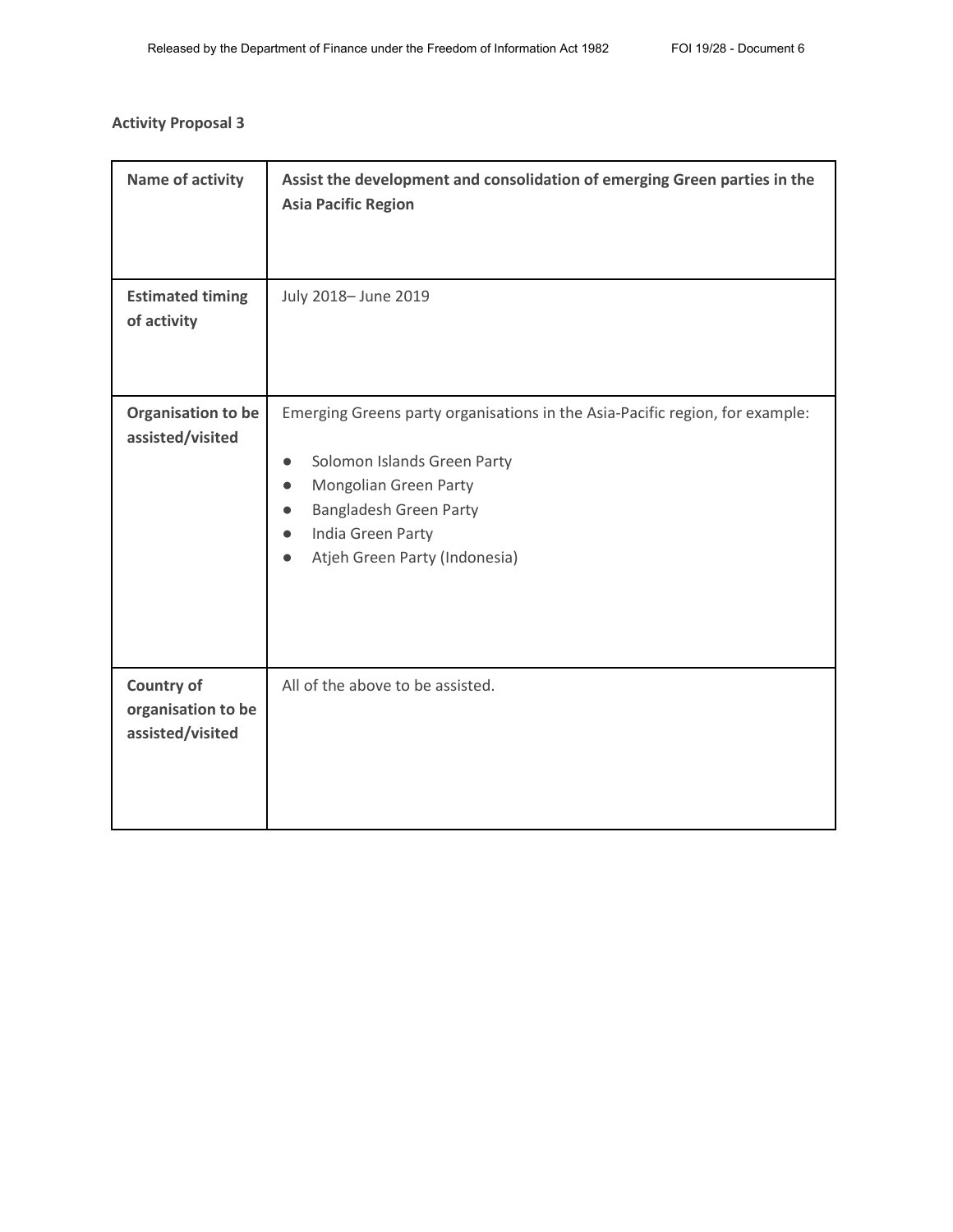| <b>Expected input by</b><br>each Organisation<br>(e.g. number of<br>people involved,<br>time required,<br>etc.) | Elected officers of APGF parties, committees, and other party members<br>involved in management and strategic planning of party activities will take<br>part in agreed sub-committees, monthly virtual meetings, and correspond as<br>needed. The time involved will vary, but will involve one or more workshops<br>or other events, as well as regular meetings over several months to develop<br>constitutions, process legal documents, develop strategic plans, and attend<br>party conventions.<br>Project teams are established for the duration of the grant to oversee and<br>administer the in-country grants to new and emerging parties. The IDC meets |
|-----------------------------------------------------------------------------------------------------------------|--------------------------------------------------------------------------------------------------------------------------------------------------------------------------------------------------------------------------------------------------------------------------------------------------------------------------------------------------------------------------------------------------------------------------------------------------------------------------------------------------------------------------------------------------------------------------------------------------------------------------------------------------------------------|
|                                                                                                                 | regularly online to discuss projects and issues relating to the grant program.<br>Funding support may be used for hiring staff to assist in key activities such as<br>outreach, public education, membership development, assistance in building<br>transparent and effective governance structures, developing policy and<br>campaigns, and increasing the participation of women and youth in party<br>roles.<br>Objectives:                                                                                                                                                                                                                                     |
|                                                                                                                 | To assist new and emerging parties with organisational development to<br>1.<br>be able to register their party and to contest elections.<br>To assess and monitor on the ground development of new and emerging<br>2.<br>Green parties in the region on issues such as party structure and procedures,<br>party registration, policy development, and gender balance.<br>To identify key new and emerging parties requiring future support and<br>3.<br>develop a roadmap for their party's development.                                                                                                                                                           |
| <b>Estimated cost</b><br>(split into project<br>and<br>administrative<br>expenses)                              | Total cost \$87,000<br>Project and coordination costs: \$79,000<br>Administrative costs: \$8,000                                                                                                                                                                                                                                                                                                                                                                                                                                                                                                                                                                   |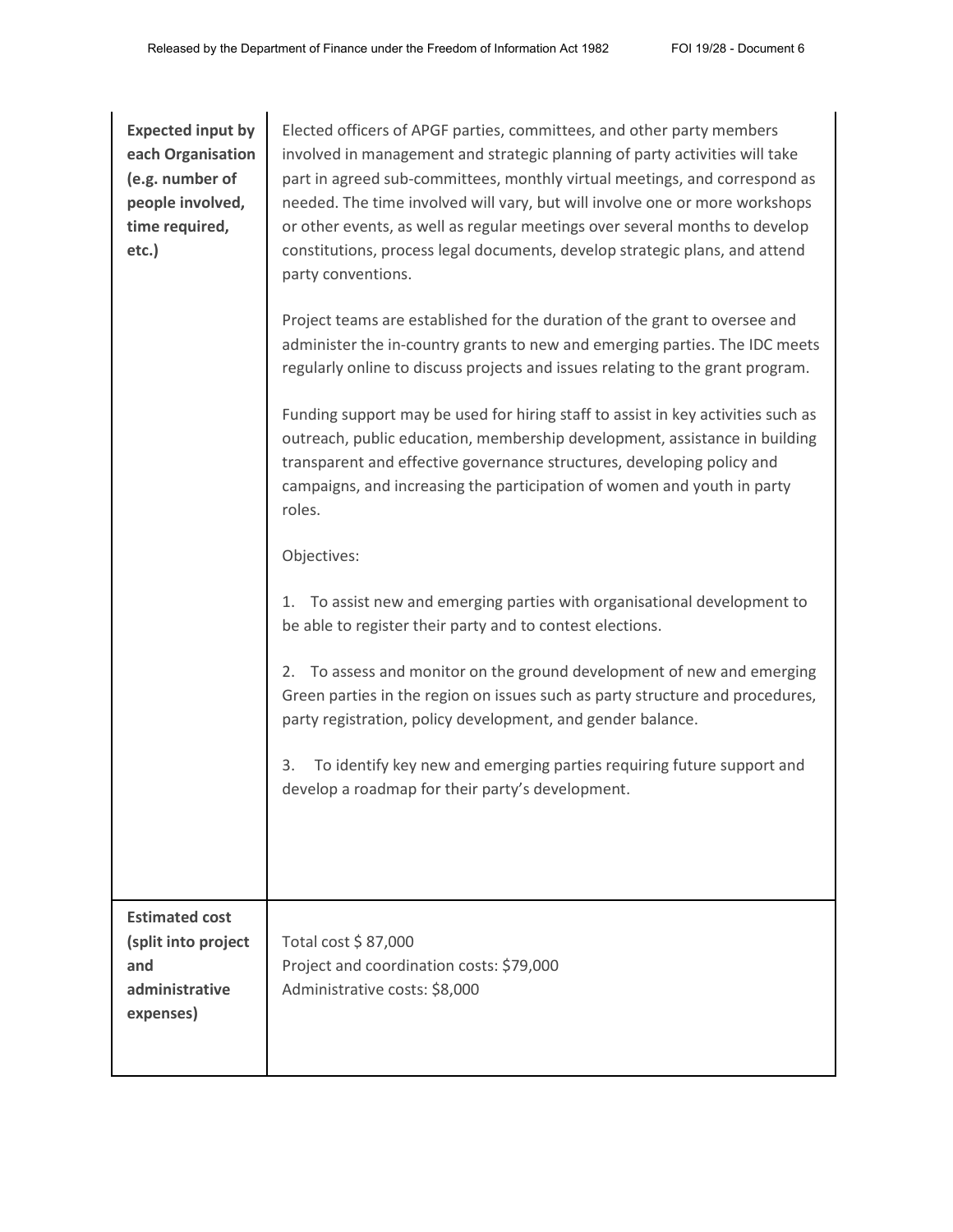#### **Monitoring and Evaluation Statement**

Summary to address the following points:

#### ● **How does this particular activity fit within the objective and aims of the Program?**

This activity provides capacity building on project and campaign management through direct support and mentoring to key new and emerging Green parties in the region. Organisations that have not yet formalised their party status will be assisted to do so and to develop specific plans towards electoral campaign strategies at a local and/or national level.

This activity promotes program objectives by assisting new and emerging organisations in the Asia Pacific region to participate in the democratic processes within their own country. This will be done through assisting them to upskill in policy development, hold Congresses and subregional meetings , and consolidate party structures and procedures. Women's, youth and inclusivity initiatives are also integral.

Limited on the ground site visits will be conducted by members of the Australian Greens International Development Committee (IDC) and/or APGF to gain a detailed understanding of democratic processes in key countries, to carry out needs analyses, and project assessments. This also helps to evaluate the success and impact of funding projects.

Additionally, this activity will assist emerging parties in meeting membership requirements for APGF.

#### ● **Why has this particular activity been chosen?**

In many countries organisations wanting to participate in the democratic processes of their country face significant obstacles including lack of resourcing and necessary skills. In some cases, there is inadequate staffing. and a need for greater attention to gender inclusiveness. This will be promoted as a key part of supporting the development of party constitutions, rules, and structures.

In the case of countries in the Pacific, such as the Solomon Islands, Nepal, Bangladesh and the least developed countries (LDCs), parties have scarce resources though they may have a wideranging program and a pool of members. Funding support from these grants can give such parties a source of minimum funding to run events essential to party development e.g. party congresses where the election of party office bearers are made and membership outreach programs are implemented.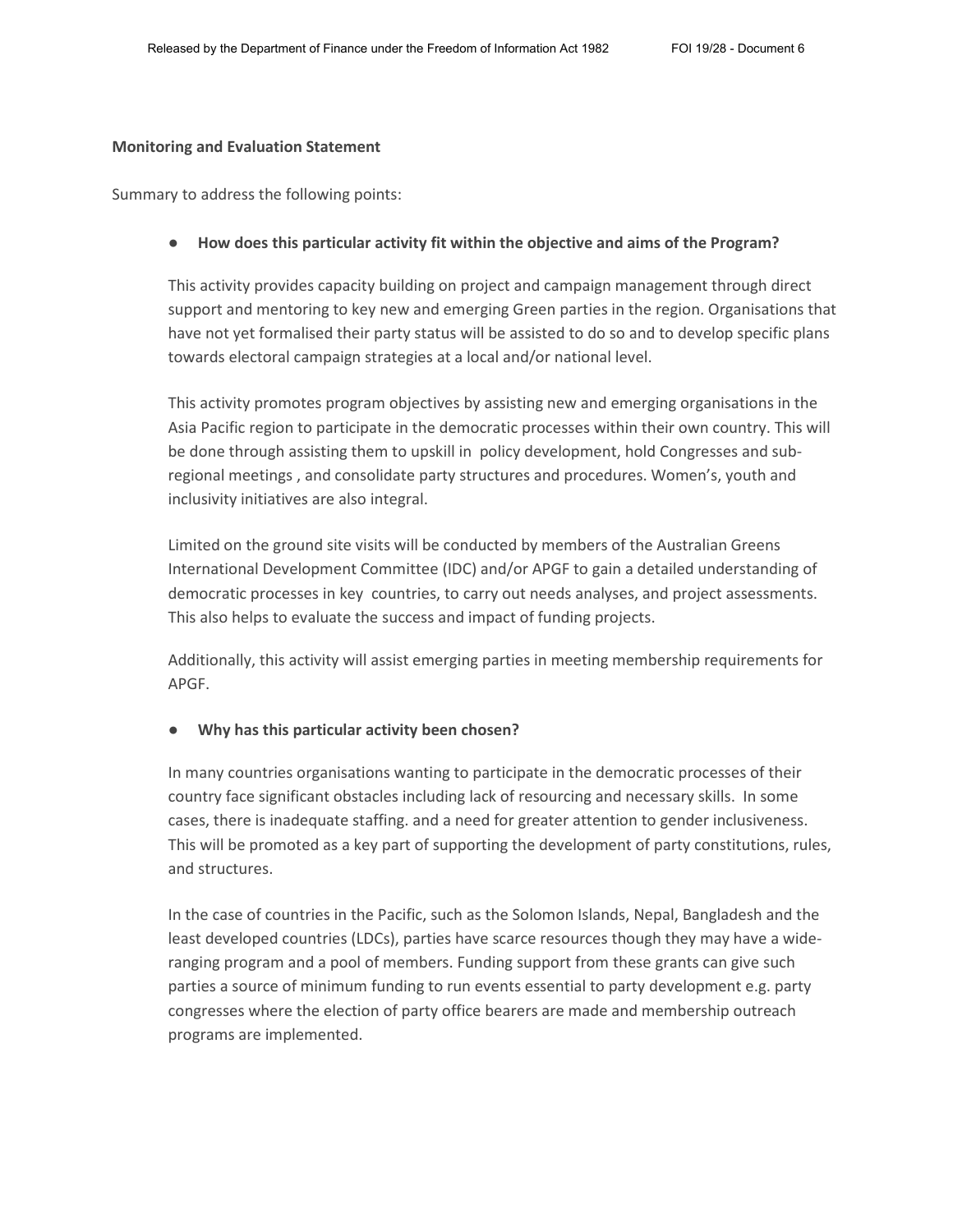Project teams comprised of representatives from the recipient party, the Australian Greens and other APGF member parties act as an information and skill resource pool for the recipient parties.

In many countries, there is a restrictive nature for the registration process for political parties which can prove difficult to overcome. Encouraging and supporting smaller parties in the region further promotes democratic processes within such countries.

In-country visits will be fewer over the next financial year due to the prioritisation of the study tour within Australia which represents all APGF member parties.

### ● **What is hoped to be achieved from the activity?**

It is hoped that several parties will be supported to finalise their party registration and to stand candidates in upcoming regional and national elections by applying effective electoral campaign programs.

Additionally, building the membership base where this is a registration requirement including in remoter areas. In some instances, this can be high per head of population and can present some logistical challenges in countries such as in the Solomon Islands or Indonesia.

### ● **How will any outcomes (including short and long term) be measured?**

The key outcome in most cases will be the formalisation of party status, and the development and strengthening of party structures, procedures, and policies. This will be followed where possible by the parties standing candidates for election.

Ongoing and formal communications and reports will be maintained with the organisations supported through project teams involving representatives of the projects, the Australian Greens, and APGF.

For emerging parties, their organisational development and formalisation of party status may allow them membership to the APGF Council.

The longer-term outcomes for the emerging Green party projects is stronger formal organisations that actively participate in elections and other democratic processes in the Asia, Pacific, and Middle East regions.

● **How does the Activity address the aim of providing value for money, when comparing the results and outputs of the Activity with the cost of the Activity?**